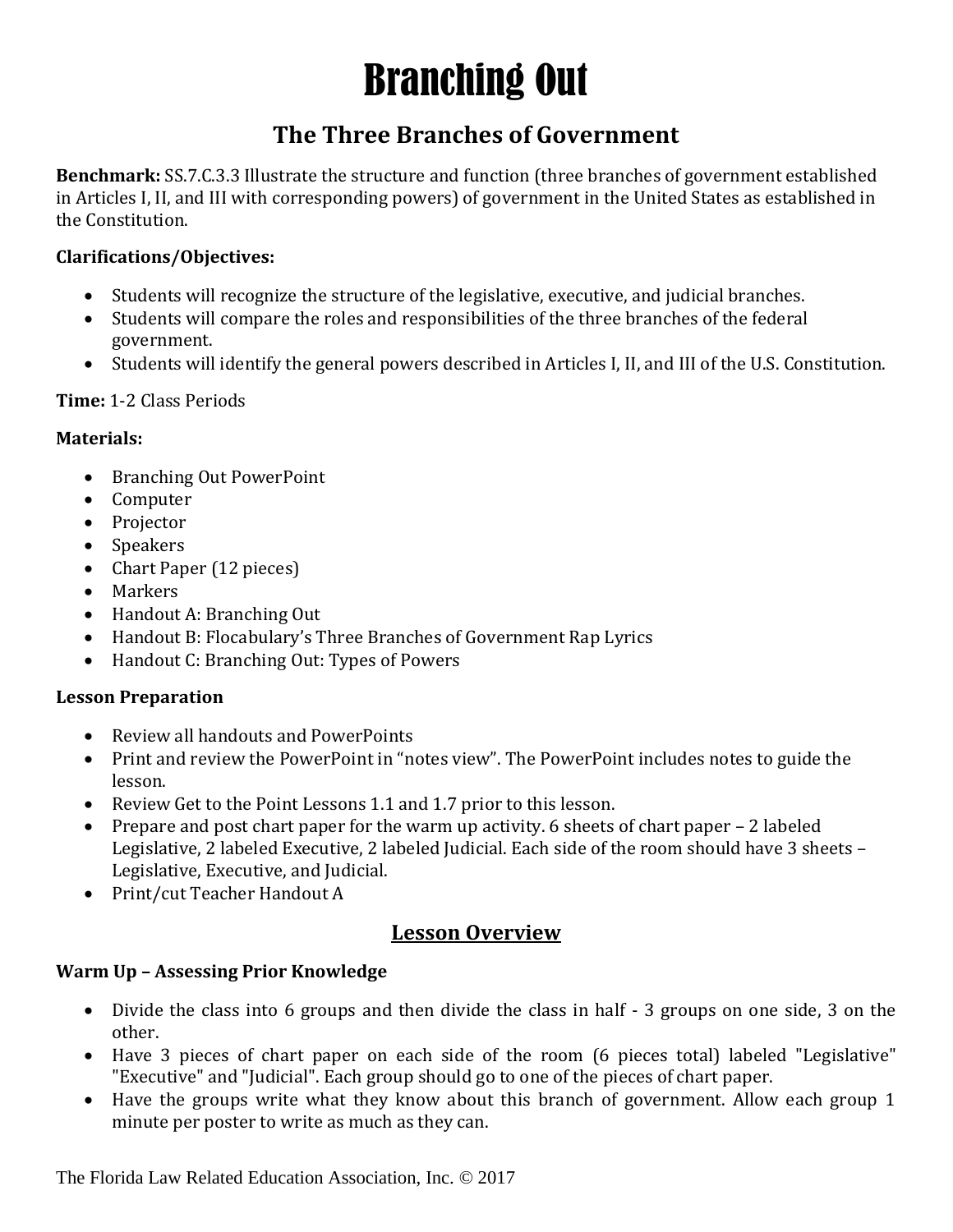• After 1 minute, groups should rotate and add/edit the next piece of chart paper on their side of the room. Allow groups to rotate through the three stations.

Debrief with the students to see what students know. Use the outcome of the warm up to assess prior knowledge and focus the content of the lesson.

**Review** Ask students "What is a constitution?" Using the Branching Out PowerPoint, discuss the function of a constitution as a rule book for government that establishes a plan of government, serves as a contract between government and the people, provides government structure and function, and lists some of the rights of the people. Review the concept of separation of power from Get the Point Lessons 1.1 and 1.7.

**Distribute Handout A.** Students should complete the handout as the PowerPoint progresses. This presentation is formatted in layers so students can build on the previous slides:

- Basis in U.S. Constitution;
- Separation of Powers;
- Three separate branches of government as found in the Constitution;
- The structure of the three branches;
- And the powers of the three branches.

The PowerPoint will include a video by Belinda Stutzman through TedEd about how power is divided in the U.S. Government [\(https://www.youtube.com/watch?v=HuFR5XBYLfU\)](https://www.youtube.com/watch?v=HuFR5XBYLfU) before continuing to outline the structure, function, and powers of the branches of government.

**Distribute Handout B** when you reach [Flocabulary's Three Branches of Government Rap](https://www.flocabulary.com/unit/3-branches-of-government/). *Note: Flocabulary has made this video a restricted resource. To access the full video, you will either need to register for a free trial or subscribe to Flocabulary.* Have students follow along with the lyrics while listening/watching the video. Discuss some of the terms in bold using the following slide and identify additional powers of the different branches of government.

**Play the Three Branches of Government Game.** To help students remember some of the powers of the different branches of government, either play the game individually or as a class by sorting the powers into the correct branches of government. Students should be completing Handout A as the PowerPoint progresses and following the game. Time permitting, have students illustrate each branch on their handout. They will use these illustrations to create a final product for the lesson.

**Distribute Handout C.** Students should complete Handout C as the different types of powers are discussed. These notes are important to help students remember the different powers as there are so many synonyms provided for each power.

**Group Activity** When prompted in the PowerPoint, divide the class into 8 groups. Distribute one of the powers on Teacher Handout A to each group. The group will then need to go prepare to work as a small group to act out the power they are assigned. Groups should be prepared to use gestures and not speak. Have each group act out their power. Other small groups will need to guess the power and find it in the U.S. Constitution. Have them read the delegated/enumerated/expressed directly from the Constitution, emphasizing that it is plainly/expressly found in the Constitution.

**Continue with the PowerPoint.** Discuss implied and concurrent powers. Students should work to create visuals on Handout C to help them remember the different powers in the Constitution.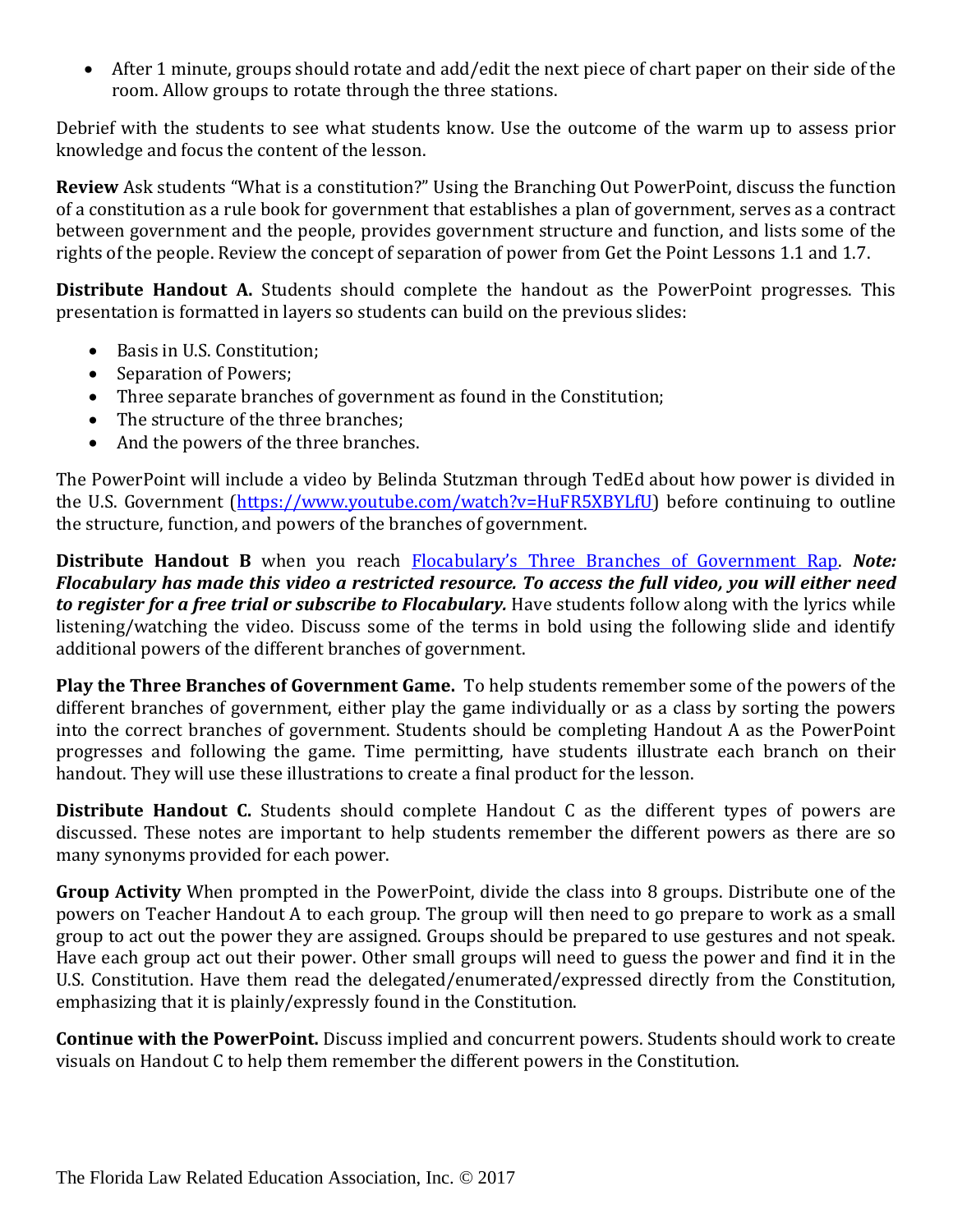#### **Culminating Activity Options**

#### **Option 1 – Poster Project**

Students will use their Branching Out Handout A to create a visual representation of all three of the three branches of government. Students should illustrate the structure and function of each branch using a medium of their choice (paper, online platform, etc.). Emphasize that their illustration will need to address all three branches of government based on all of the components outlined in Handout A.

#### **Option 2 – Progressive Pictures**

With clean chart paper, reset the activity from the warm up - 3 posters on each side of the room, labeled "Legislative" "Executive" and "Judicial".

This time, each group should start illustrating/drawing the branch of government on their piece of chart paper using Handout A. After 2 minutes, have the groups rotate. At the new poster, the groups will need to assess the drawing and add to the drawing based on what the previous group was unable to complete.

This will allow students to interpret concepts drawn by other groups, evaluate the pictures for missing information, and add information to the existing picture.

**Check for Understanding** The final slide will include a question from the End of Course Exam Item Specifications book. Have the students independently write down their answer and ask student to explain how they made their decision.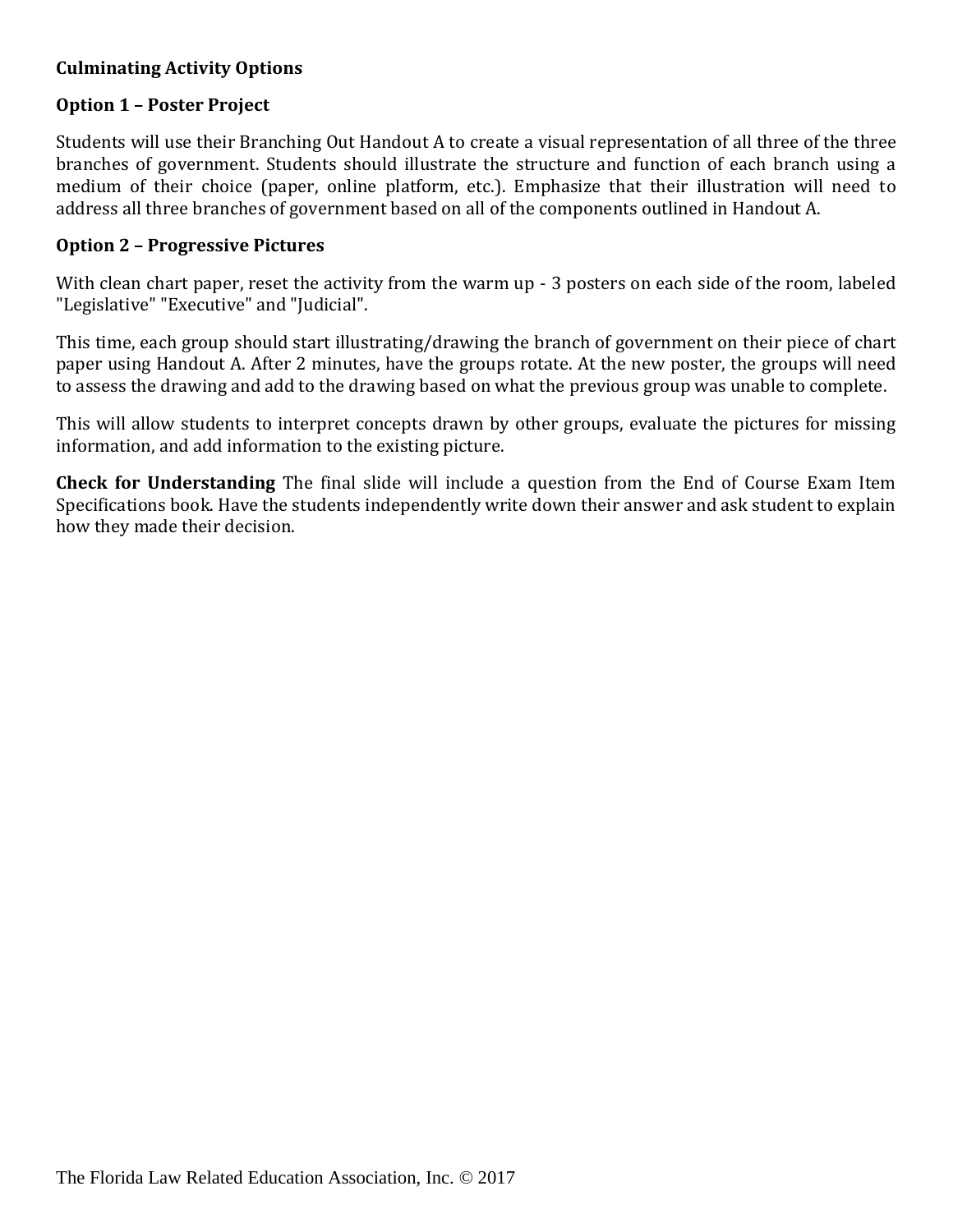## Branching Out

Use the spaces below to take notes during the "Branching Out" PowerPoint.

| <b>Branches of Government</b>                                   |             |           |          |  |
|-----------------------------------------------------------------|-------------|-----------|----------|--|
| <b>Branch Name(s)</b>                                           | Legislative | Executive | Judicial |  |
| Where is it outlined in                                         |             |           |          |  |
| the Constitution?                                               |             |           |          |  |
| Who is in this branch of<br>government?<br>Number of members    |             |           |          |  |
| What is the basic role of                                       |             |           |          |  |
| this branch of                                                  |             |           | &        |  |
| government?                                                     | the law.    | the law.  | the law. |  |
| What are some of the<br>powers of this branch of<br>government? |             |           |          |  |
| How would you draw<br>this branch of<br>government?             |             |           |          |  |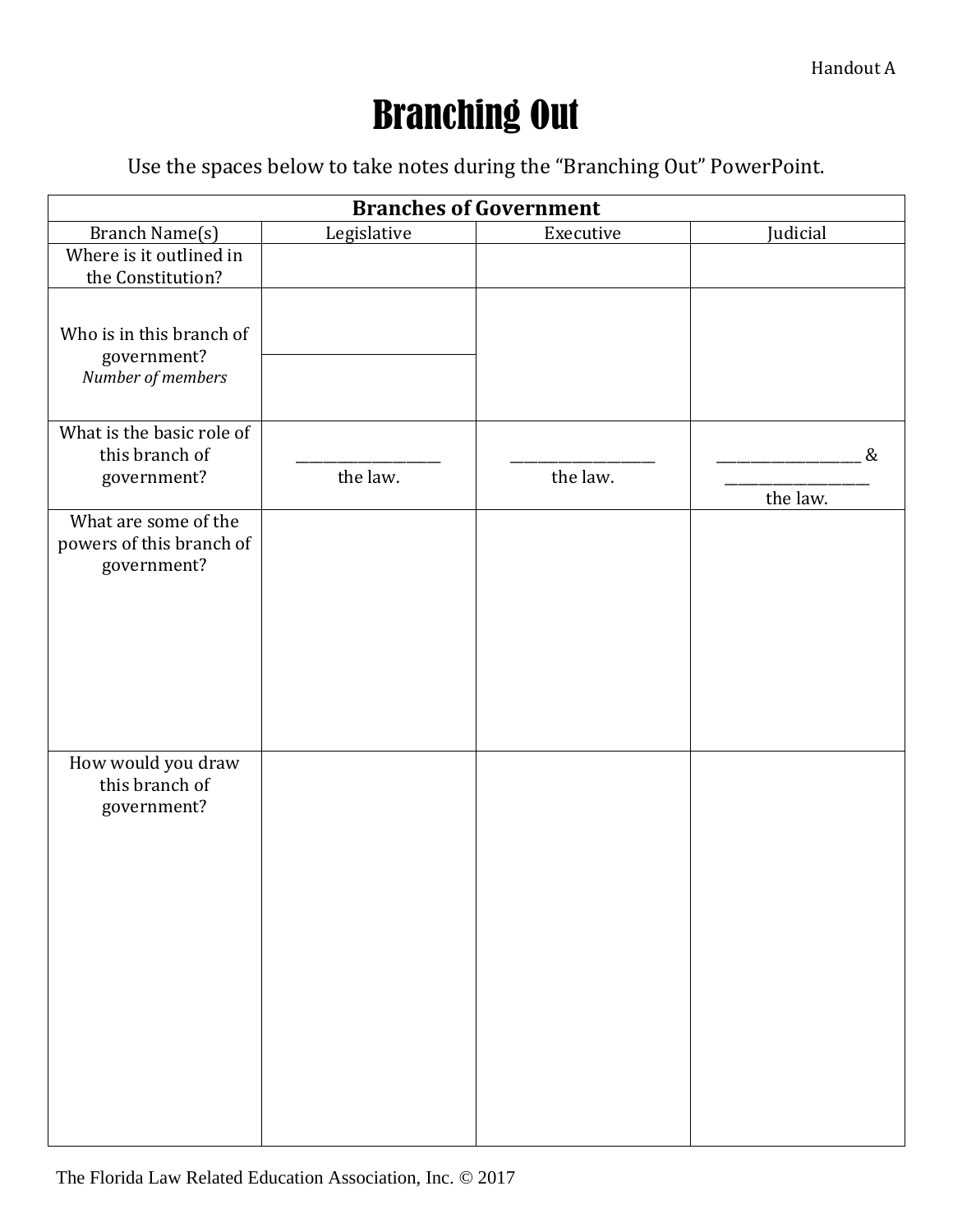#### **Three Branches of Government Lyrics** By Flocabulary

LEGISLATIVE: Yeah. It's the legislative branch. I'm the one that pass the laws. So if you want to make something happen, you've got to go through me.

EXECUTIVE: It's the executive branch. Who's calling the shots in the oval office?

JUDICIAL: Yeah, yeah, it's the courts. Judicial.

*It goes check, check to stay balanced, Not just one, we bring three talents. The powers? Got to keep 'em separated, That's the motto, we made it.*

*3 branches of government, that's all: Legislative writes the laws, Executive executes laws — so official, The court system is Judicial.*

LEGISLATIVE: I'm the legislative branch, **I write laws**,

Without me, it'd be anarchy of course. Say my name: I'm called Congress, Sitting on Capitol Hill, kid that's honest. Made up of the Senate and the House of Reps, We write a bill and send it to the President's desk. We legislate, and we roll deep, 535 members in my clique, see? Senate? Each state sends two, 100 senators in all, that's how we do. The House of Representatives is by population, Cali reps the hardest, no debating. If my bills get a **Presidential veto**, **I can override that with enough people**. I wrote the budget and I'm passing the laws,

Now I'mm a grab the mic and pass it off...

EXECUTIVE: Oh, hey Congress — sometimes I need to mess with your plans, **I carry out laws**, I'm the Executive branch, I'm the president, roll with the VP and cabinet, **And I'll veto your laws if I'm not having it**. So hail to the **commander in chief**, All the armed forces need to follow me.

My powers been blossoming since George Washington Stepped to the office and did awesome things. I've got a bowling alley in my home, Where I call in air strikes from invisible drones. Who **appoints the Cabinet and judges too**? The boss in the Oval Office that's who.

JUDICIAL: Check check, I'mma keep it short, The Judicial system, **I'm the courts**. My highest court, that's Supreme, All 9 justices know what I mean: Nominated by the pres, confirmed by the Senate, **No term limits, they serve a life sentence**. Plead your case, it's not unusual, For me to **rule a law unconstitutional**.

LEGISLATIVE: So I write a law.

EXECUTIVE: Well, I might veto it.

LEGISLATIVE: And I can override that, you know it.

EXECUTIVE: Man, I'm executive, the one that carries it out.

JUDICIAL: It can get challenged in the courts, that's what I'm all about. I might declare it unconstitutional.

LEGISLATIVE: I can impeach judges who act unusual,

EXECUTIVE: I nominate justices in the first place.

LEGISLATIVE: I can impeach you too if you step out of place.

*3 branches of government, that's all: Legislative writes the laws, Executive executes laws — so official, The court system is Judicial. (x2)*

*It goes check, check to stay balanced, Not just one, we bring three talents. The powers? Got to keep 'em separated, That's the motto, we made it.*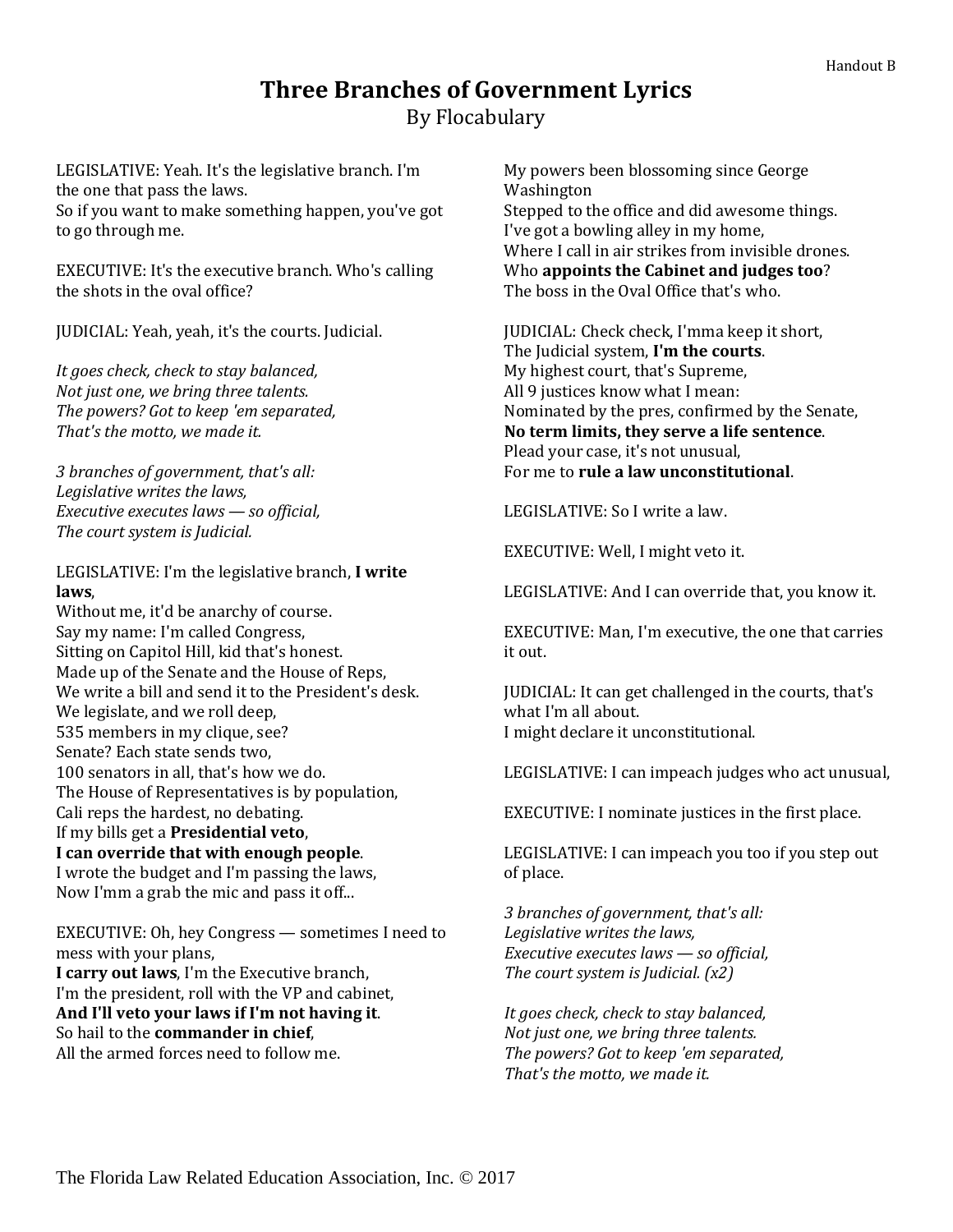## Branching Out: Types of Powers

Use the spaces below to take notes during the "Branching Out" PowerPoint.

| <b>Types of Powers</b> |               |                   |                              |  |
|------------------------|---------------|-------------------|------------------------------|--|
| Type of<br>Power       | Also Known As | <b>Definition</b> | <b>Illustration/examples</b> |  |
| <b>Delegated</b>       |               |                   |                              |  |
| Implied                |               |                   |                              |  |
| <b>Concurrent</b>      |               |                   |                              |  |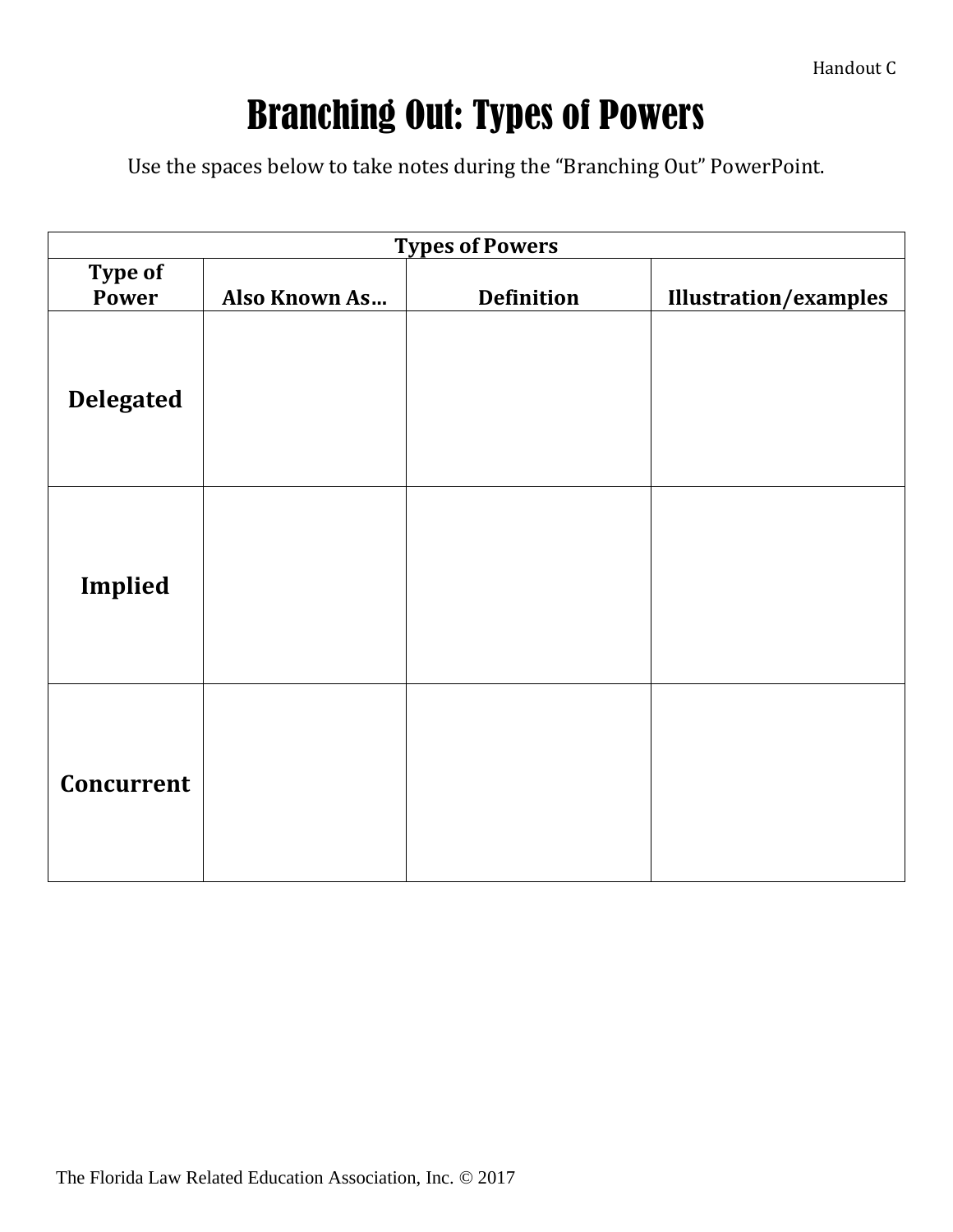| <b>Approval of</b><br><b>presidential</b><br>appointments | <b>Naturalization</b><br>and<br>immigration<br><b>laws</b><br><b>Armed forces</b><br>(Army & Navy) |  |
|-----------------------------------------------------------|----------------------------------------------------------------------------------------------------|--|
| <b>Sole power to</b><br>try all<br><b>impeachments</b>    |                                                                                                    |  |
| <b>Coin and print</b><br><b>HIQUEY</b>                    | <b>Declare War</b>                                                                                 |  |
| Foreign<br><b>relations</b>                               | <b>Regulation of</b><br><b>trade</b>                                                               |  |